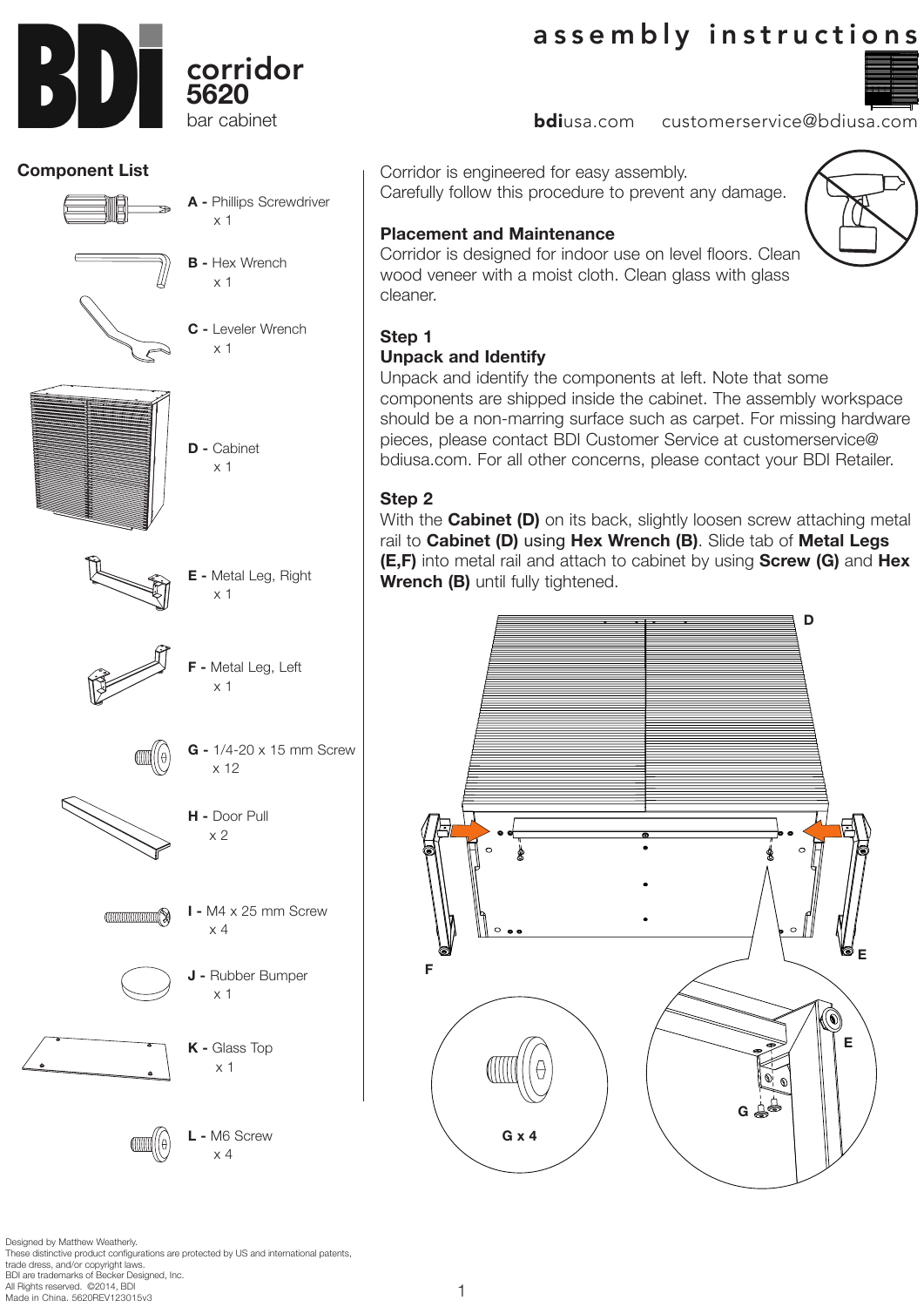#### **Step 3** Using **Screw (G)**, attach **Metal Legs (E,F)** to **Cabinet (D)** with **Hex Wrench (B)**. Do not overtighten.





#### **Step 4**

With help from another person, carefully position Cabinet upright and install **Door Pulls (H)** using **Screw (I)** and **Phillips Screwdriver (A)**. Adhere **Rubber Bumper (J)** to center of the top of **Cabinet (D)**.